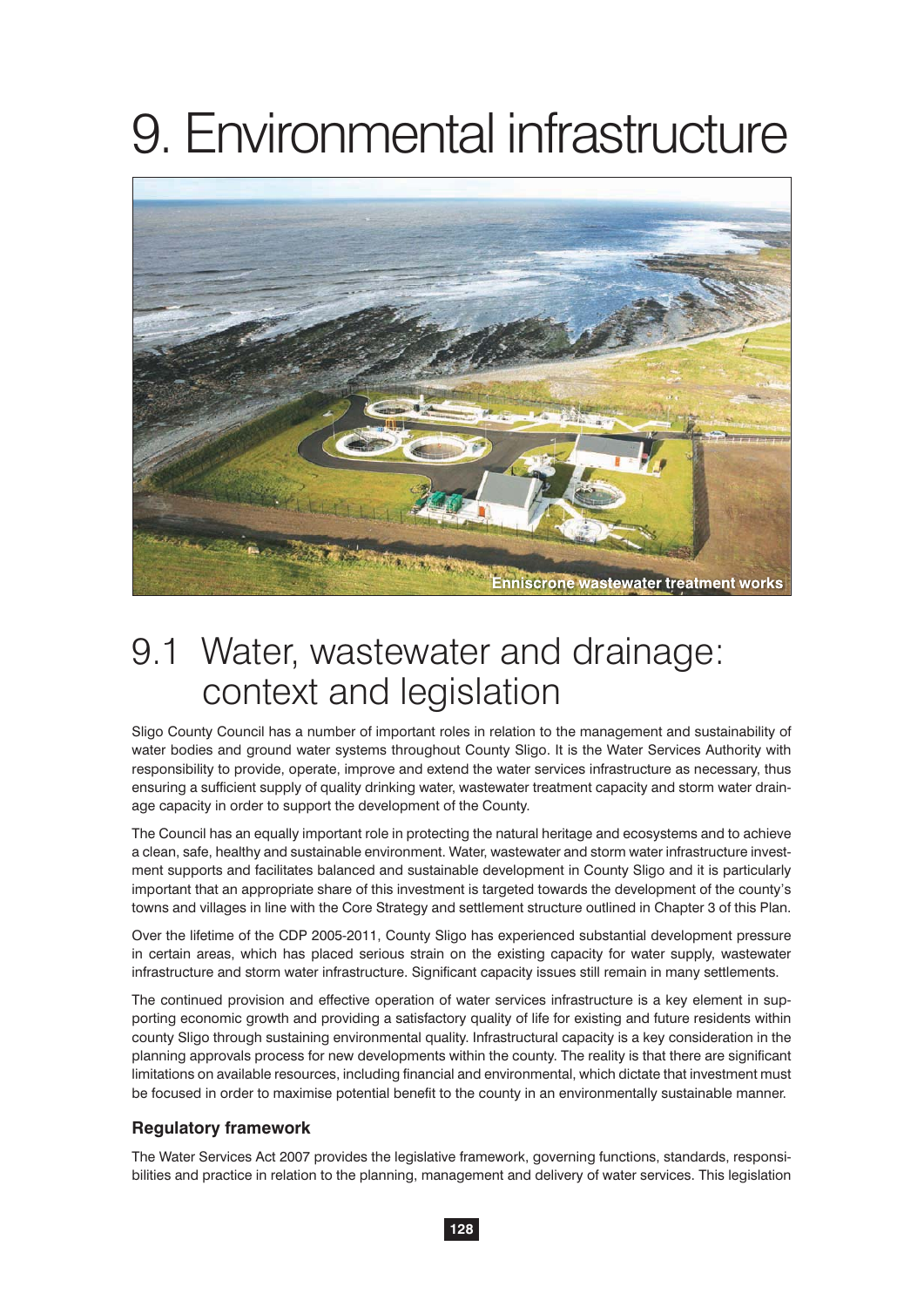focuses on water and wastewater "in the pipe" as distinct from broader water resources and environmental issues (refer to Section 10.1 Water Quality).

The Drinking Water (No. 2) Regulations 2007 set out the standards and responsibilities relating to the provision and monitoring of a quality drinking water supply to consumers. The regulations also outline the Environmental Protection Agency's (EPA) role in a supervisory capacity over local authority operations. The EPA reviews how the Council operates and manages its facilities, and may issue directions on upgrades required to existing facilities in order to achieve compliance with these regulations.

The Wastewater Discharge (Authorisation) Regulations 2007 empower the EPA to licence and regulate local authority wastewater treatment and collection systems. These licences specify both quality standards and volume of discharges permissible from plants and therefore may limit further development in some areas where environmental constraints exist. Some existing systems may also require significant investment to ameliorate the impacts of existing developments.

The Water Framework Directive, Nitrates, Habitats, Urban Wastewater and Shellfish Directives issued by the European Union will also directly impact on the Council's ability to utilise existing water sources, and the capacity to treat and dispose of wastewater and associated bio-solids. In particular, they will limit the Council's capacity to increase overall outputs from existing plants and development options for new facilities.

Sligo County Council's Needs Assessment 2009, which covers the period from 2010-2012 and beyond, sets out a strategic investment programme of some152 million euro. Schemes are prioritised, based on assessment criteria outlined by the DoEHLG, in order to determine the Water Services Investment Programme 2010 - 2012. Advancement of projects therein will depend on Department approvals and resource availability. A key constraint on such projects is the requirement that the Council fund a significant element of project costs from local resources, in accordance with the implementation of the National Water Pricing Policy.

The Council will also be required to prepare a Water Services Strategic Plan, as set out in the Water Services Act 2007, during the lifetime of this development plan. The Plan will set out a strategy for the provision of water services in the County taking cognisance of policies and objectives of this development plan, sustainable development, affordability, environmental constraints, service quality and regulatory criteria. The adoption of the Water Services Strategic Plan is a reserved function of the Council.

#### **Strategic water, wastewater and storm water drainage objectives**

It is an objective of Sligo County Council to:

- **SO-W-1** Improve water and wastewater services in those areas of the county where deficiencies exist at present, subject to the availability of resources and appropriate statutory approvals.
- **SO-W-2** Carry out measures to address deficiencies in existing water and wastewater infrastructure, so as to ensure compliance with regulatory requirements and the objectives of the Water Framework Directive.
- **SO-W-3** Preserve and further develop water and wastewater infrastructure in order to facilitate the growth of settlements at an appropriate rate which is consistent with the Core Strategy and the Settlement Structure.
- **SO-W-4** Implement adequate surface water drainage measures and prohibit unsuitable development in flood-susceptible areas.
- **SO-W-5** Prepare a Water Services Strategic Plan in compliance with the Water Services Act for the functional area of the Council. Such a plan may be prepared jointly with other water services authorities.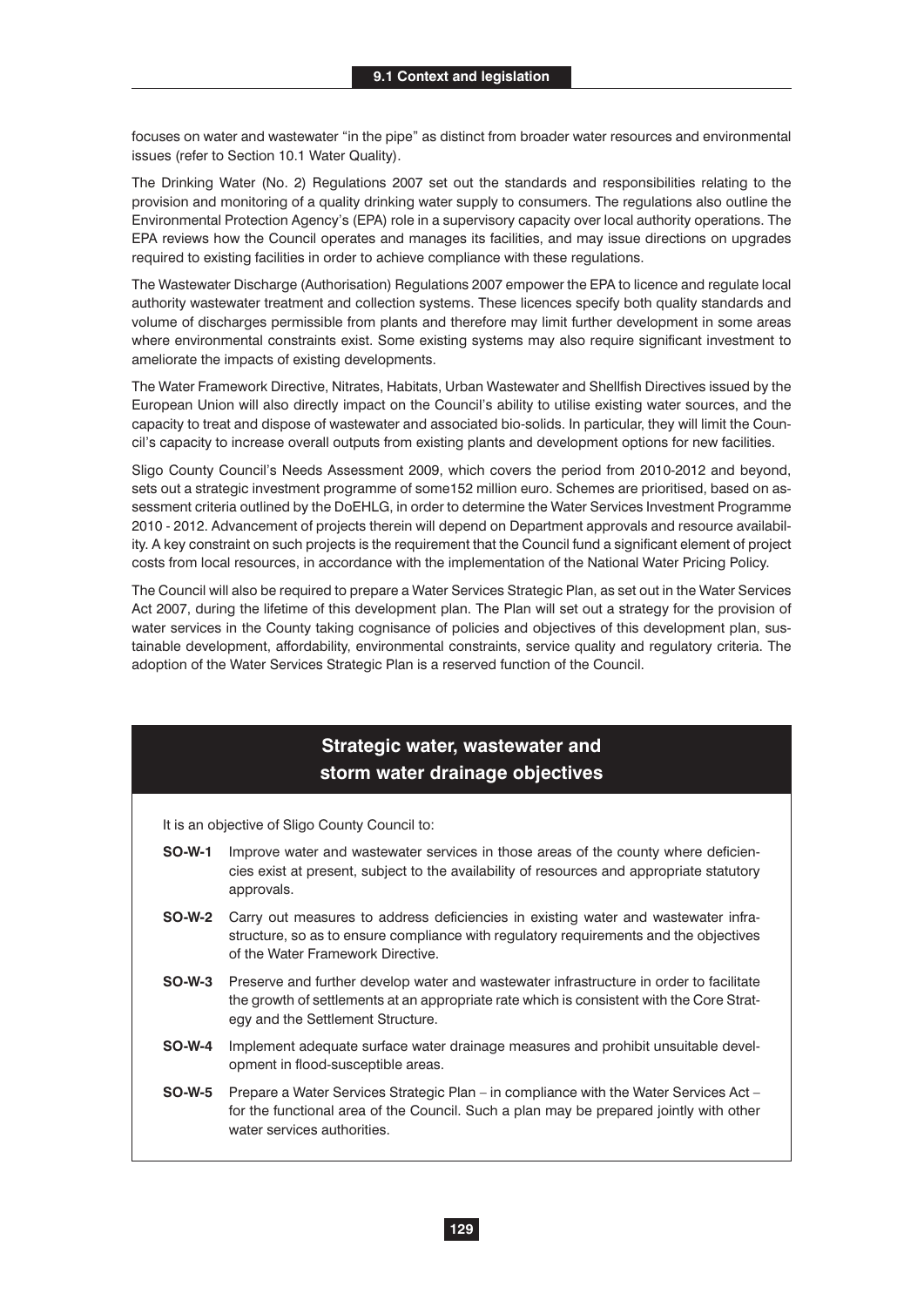## 9.2 Water supply

The provision of an adequate water supply to serve the anticipated level of population growth within Sligo

County requires monitoring and phased improvements concurrent with development needs. Sligo County Council has carried out significant investment in water infrastructure over the period of the previous plan. However, there are still significant deficits throughout the County in these services. As these deficits cannot be immediately addressed, the Council identifies the locations under the greatest development pressure and prioritises the upgrading of existing, or provision of new infrastructure in these areas. The locations are then categorised for servicing through the appropriate investment programme.

When deficits are identified, they are included in a priority listing. However, due to fluctuations in development pressure, this listing must be kept flexible and under constant review. In order to assist in the provision of infrastructure, and where it is deemed appropriate, the Council will enter into publicprivate partnerships (PPPs) with the private sector for the provision of infrastructural projects. The Council will also fund schemes through special development contributions under Section 48(2) (c) of the Planning and Development Act 2000 (as amended), as appropriate.



**Kilsellagh reservoir**

### 9.2.1 Sligo's water supply schemes and infrastructural needs

Currently there are eight schemes (listed below) supplying public water throughout Sligo, six of which are regional schemes.

- Lough Talt RWSS Riverstown RWSS
- Lough Easkey RWSS Kilsellagh WTW
- North Sligo RWSS Cairns Hill WTW
- South Sligo RWSS Foxes Den WTW

There are two main sources of water supplying the Sligo and Environs area, namely Kilsellagh Reservoir and Lough Gill. The Sligo and Environs Water Supply Scheme is designed to provide for the domestic, agricultural and industrial water requirements of Sligo City and its outlying regions, such as Ballincar, Rosses Point, Strandhill and Ballintogher.

There is a water treatment plant at Kilsellagh and two plants treating water from Lough Gill – Cairns Hill and Foxes Den. The three water treatment plants have been, or are in the process of being upgraded to facilitate the improved treatment and overall quality of the water supply. A water conservation programme is being implemented within the Sligo and Environs area, to reduce "unaccounted-for water" (UFW) and to promote a more sustainable approach to usage.

In general, water supply facilities and drinking water quality throughout the county need to be improved to serve existing communities and accommodate planned growth. The proposed improvements to enhance Sligo's water supply schemes are outlined in Table 9.A on the next page.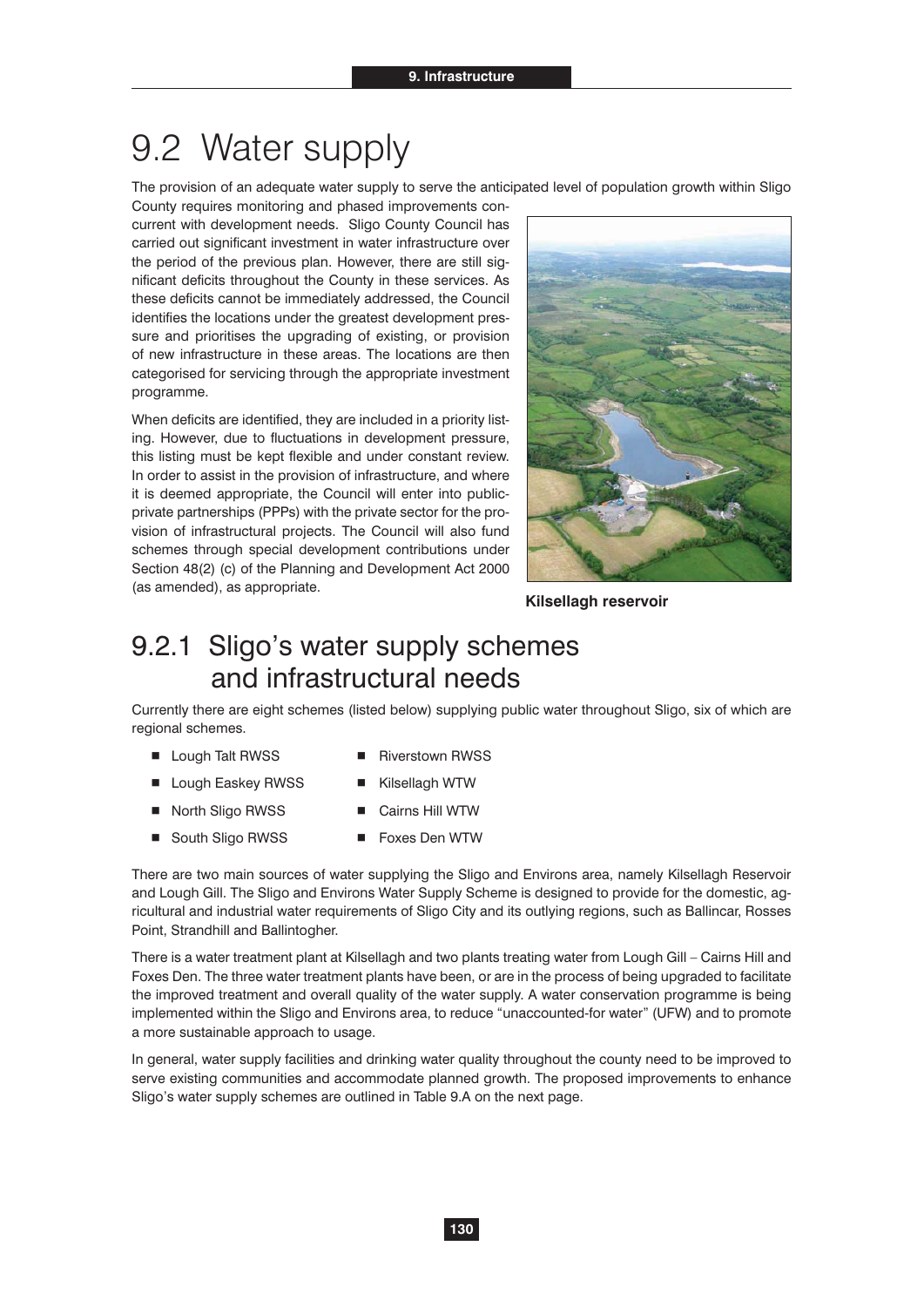| <b>Scheme</b>                                   | <b>Treatment</b>                                                                                                                                                                                                                                                      | <b>Status</b>                                                                                                                          | <b>Design capacity</b><br>$(m^3/day)$ |
|-------------------------------------------------|-----------------------------------------------------------------------------------------------------------------------------------------------------------------------------------------------------------------------------------------------------------------------|----------------------------------------------------------------------------------------------------------------------------------------|---------------------------------------|
| <b>Carns Hill Water</b><br><b>Supply Scheme</b> | microstraining, ozoni-<br>zation, filtration, chlo-<br>rination, fluoridation                                                                                                                                                                                         | $N/A$ – no upgrade<br>proposed at present.                                                                                             | 5,450 $m^3$ /day                      |
| <b>Foxes Den Water</b><br><b>Supply Scheme</b>  | Sligo & Environs<br>WSS phase 3 works<br>dissolved air flotation,<br>- upgrade design<br>capacity from 11,000<br>rapid gravity filtra-<br>tion, chlorination &<br>to 16,500m3/day is<br>fluoridation<br>dependant on future<br>growth in the Sligo &<br>Environs area |                                                                                                                                        | 11,000 $m^3$ /day                     |
| Kilsellagh Water<br><b>Supply Scheme</b>        | dissolved air flotation,<br>rapid gravity filtra-<br>tion, chlorination &<br>fluoridation                                                                                                                                                                             | Dam upgrade<br>works complete at<br>Kilsellagh and new<br>water treatment works<br>at Kilsellagh will be<br>operational in May<br>2010 | 4,500 $m^3$ /day                      |
| Lough Easky Re-<br>gional Scheme                | Strategic review of<br>the existing Lough<br>Easky scheme &<br>clarification, rapid<br>gravity filtration chlo-<br>minor upgrade work<br>rination, fluoridation<br>to be completed<br>pending departmental<br>approval                                                |                                                                                                                                        | 4,450 $m^3$ /day                      |
| <b>Lough Talt Regional</b><br><b>Scheme</b>     | chlorination,<br>fluoridation                                                                                                                                                                                                                                         | Construction of a<br>new water treat-<br>ment works, storage<br>reservoirs and intake<br>works                                         | to be determined                      |
| <b>North Sligo Regional</b><br><b>Scheme</b>    | clarification, rapid<br>gravity filtration, chlo-<br>rination, fluoridation                                                                                                                                                                                           |                                                                                                                                        | 2250 $m3/day$                         |
| <b>South Sligo Regional</b><br><b>Scheme</b>    | by Roscommon<br>County Council                                                                                                                                                                                                                                        | Strategic review of<br>water supply to South<br>Sligo area                                                                             | 1,000 $m^3$ /day                      |
| <b>Riverstown Regional</b><br><b>Scheme</b>     | chlorination                                                                                                                                                                                                                                                          | Minor upgrade work<br>to be completed<br>as part of the small<br>scheme programme                                                      | 500 $m^3$ /day                        |

|  |  |  |  |  |  |  | Table 9.A Proposals for water supply schemes in County Sligo, 2010–2017 |
|--|--|--|--|--|--|--|-------------------------------------------------------------------------|
|--|--|--|--|--|--|--|-------------------------------------------------------------------------|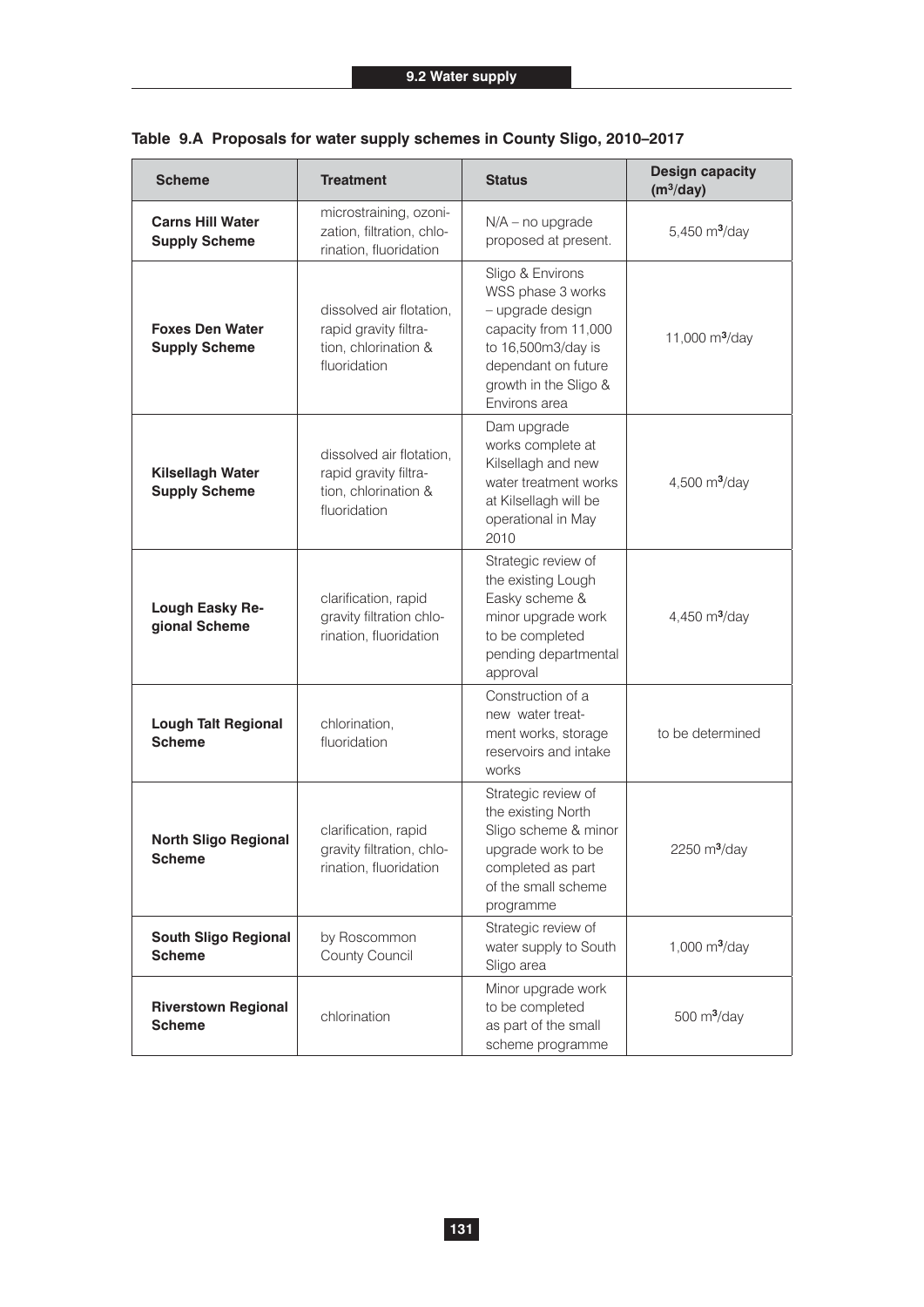### 9.2.2 Water Conservation and Network Management Project

The DoEHLG's *National Water Study* (2000) found that up to 47% of all water produced by treatment plants surveyed was unaccounted-for and that in some areas of the country this level was much higher. Therefore, there is strong evidence that water conservation is a practical, realistic and economic way of meeting much of the extra demand for water.

Water conservation activities have been ongoing in County Sligo since 1999, with the commencement of the Lough Easky/Lough Talt Water Conservation Project, followed by the North Sligo Water Conservation Project in 2001. The Sligo County Water Conservation and Network Management Project (Phase 2) commenced in August 2006.

The County Sligo Water Conservation and Network Management Project is sub-divided into three stages. Stage 1 - Water Management Systems has been completed. Stage 2 - Implementation of Water Management Systems and Active Leakage Control is ongoing and has already achieved a reduction in water production of approximately 9,000 m<sup>3</sup>/day in the Sligo County and Borough areas.

Stage 3 is intended to further reduce the level of UFW through a programme of Network Mains Rehabilitation works. A detailed report on Stage 3 proposals has been submitted to the DoEHLG for approval. Sligo County Council also produced a Consolidated Rehabilitation Strategy Report in December 2008 recommending that that the project is arranged into 11 phases. It is envisaged that Network Mains Rehabilitation Phase 1 (Sligo City) will commence in 2010 with Phase 2 (Lough Talt) to commence in 2011/2012 and subsequent phases to follow. These are subject to approval of funding by the DoEHLG.

The estimated cost of the first 5 phases of work is 22,897,408 euro. The payback period for the works, based on the estimated savings in water production costs and estimated savings on leak repairs per annum, is less than 21 years. Given that the design life of new rehabilitation works is in excess of 50 years it is considered that this work will represent a good return on investment. Similar savings are expected on subsequent phases of work.

## 9.2.3 Rural water supply and quality

Responsibility for group water schemes was devolved from the DoEHLG to local authorities in 1997. Group water schemes are generally permitted in cases where the Council does not propose to carry out a public scheme and the area can be served by the extension of the existing Council water mains. It is the policy of the Council to co-operate, encourage and advise in the provision of group water schemes in the County.

A number of rural dwellings and small communities throughout Sligo do not have the benefit of a public mains water supply system. These dwellings rely on group schemes and individual well supplies. It is an objective of the County Council to ensure that all rural water supplies comply with the EC (Drinking Water) (No.2) Regulations 2007.

Many private water users rely on groundwater sources that are prone to contamination from septic tank or farmyard effluent. Therefore the protection of underlying aquifers is important for the environmental quality of rural water supply. It is an integral part of the County Council's services to strive towards improving the quality and reliability of rural water supply. Currently there are 49 part-private GWSs which are supplied off public supply and 22 private GWSs, of which 12 are currently being operated by a DBO contractor. As part of the Rural Water Programme, Sligo County Council takes in charge a number of part-private group water supplies. These schemes are reviewed by Water Services and minor upgrade works are completed as part of the takeover agreement with each scheme.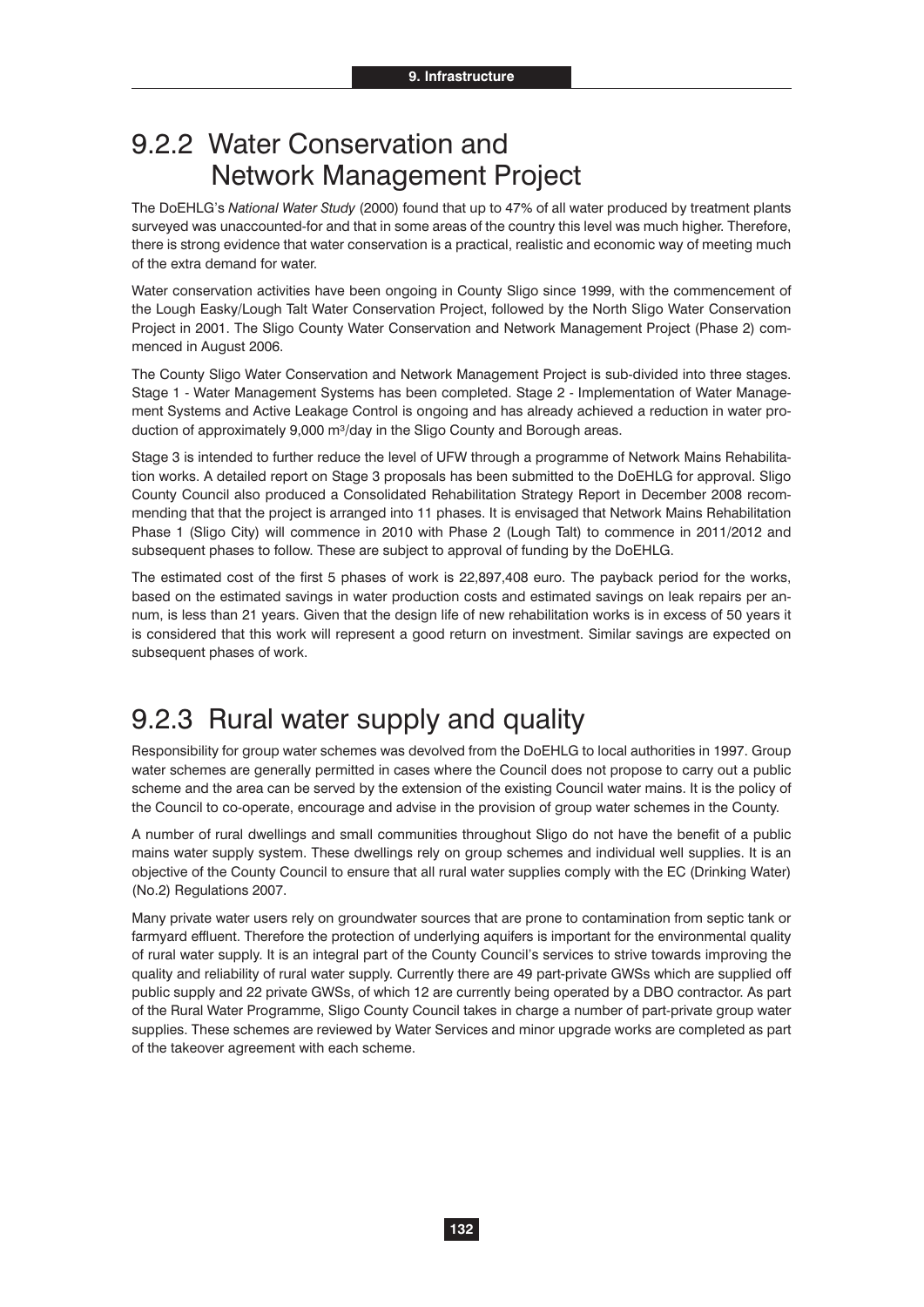| <b>Water supply policies</b> |  |
|------------------------------|--|
|------------------------------|--|

It is the policy of Sligo County Council to:

- **P-WS-1** Ensure an adequate, sustainable and economic supply of good quality water for domestic, commercial and industrial use, subject to compliance with the requirements of the Habitats Directive.
- **P-WS-2** Conserve water supplies through the minimisation of leakage and wastage in the interests of efficiency and sustainability.
- **P-WS-3** Promote public awareness and involvement in water conservation measures.
- **P-WS-4** Co-operate, support and advise in the provision and management of group water schemes in the County.
- **P-WS-5** Promote the inclusion of water conservation and sustainability measures so as to minimise the use of potable water in new developments.
- **P-WS-6** Existing and future population within the County shall be served with clean and wholesome drinking water. It is Council policy to ensure that all drinking water complies with the European Union Drinking Water Directive 98/83/EC as given effect in Irish law by the European Communities (Drinking Water) (No.2) Regulations 2007, as may be amended, and to implement the relevant recommendations set out in *The Provision and Quality of Drinking Water in Ireland – A report for the Years 2007-2008* (EPA Office of Environment Enforcement, 2009).

#### **Water supply objectives**

It is the objective of Sligo County Council to:

- **O-WS-1** Complete the construction of the new water treatment plant at Kilsellagh, subject to compliance with the requirements of the Habitats Directive.
- **O-WS-2** Complete the planning and construction of the new water treatment plant at Lough Talt subject to compliance with the requirements of the Habitats Directive.
- **O-WS-3** Extend the existing water treatment plant at Foxes Den (depending on future growth in the Sligo and Environs area), subject to compliance with the requirements of the Habitats Directive.
- **O-WS-4** Carry out a strategic review of both North Sligo and Lough Easky Regional Water Supply Schemes. Any development that occurs through the implementation of this policy shall be subject to compliance with the requirements of the Habitats Directive.
- **O-WS-5** Continue to advance the Water Conservation Programme in the County area.
- **O-WS-6** Improve the water supply to the South Sligo Area.
- **O-WS-7** Implement the requirements of the EC (Drinking Water) (No. 2) Regulations 2007.
- **O-WS-8** Provide an adequate water supply for fire fighting, where feasible.
- **O-WS-9** Continue to implement the annual Rural Water Programme. Any development that occurs through the implementation of this policy shall be subject to compliance with the requirements of the Habitats Directive.
- **O-WS-10** Advance all the schemes listed on the Water Services Investment Programmes, subject to compliance with the requirements of the Habitats Directive.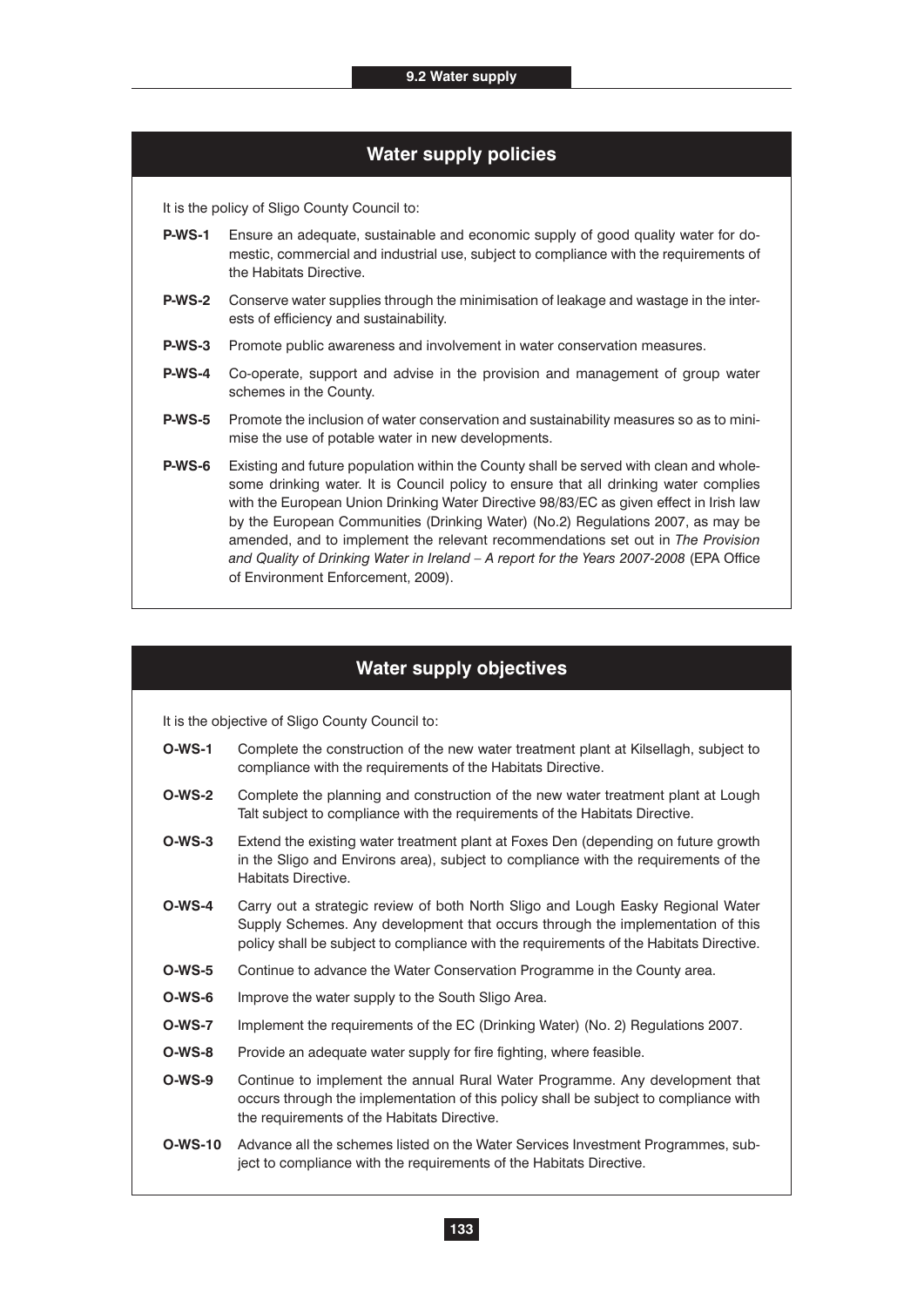## 9.3 Wastewater treatment

The provision of wastewater treatment infrastructure is imperative to facilitate the economic, social, and physical development of the county and to support settlement growth. In addition, the continued improvement and provision of this infrastructure is necessary to meet the requirements of the Urban Wastewater Treatment (Amendment) Regulations 2004. There are 30 major wastewater treatment schemes within the county, of varying size and complexity.

There is a need to upgrade and improve the network and treatment facilities of a number of towns and villages throughout Sligo County. However, it should be noted that not all zoned lands in settlements need necessarily be serviced within the lifetime of this plan. This is because the zoning of land takes a longer term view with regard to development potential which may exceed the targets set out in the Core Strategy. Land use plans also incorporate a residential zoning overhead (generally 50%) to allow for an element of choice and to facilitate the release of adequate land for residential development. Therefore not all zoned lands should necessarily be viewed as appropriate for development within the lifetime of this plan. Zoned lands will be serviced subject to funding availability and compliance with the Core Strategy.

The Sligo Main Drainage Scheme has provided Sligo City and surrounding areas with adequate treatment and drainage capacity to serve up to 50,000 PE (population equivalent), thereby allowing for future development and growth. Furthermore, a Serviced Land Initiative scheme was completed in the Teesan-Lisnalurg Area. To ensure EU standards are maintained and all areas are serviced appropriately, there is a need for further upgrading of drainage infrastructure in some of the outlying areas of the environs, such as Ballincar, Cregg, Rosses Point, Carrowroe and Cummeen.

There has been significant investment in wastewater treatment facilities throughout the County since 2005. New wastewater treatment facilities were constructed in Carney, Dromore West, Coolaney, Gorteen, Ballysadare, Aclare and Cloonacool.

A new wastewater treatment plant (WWTP) was constructed in Enniscrone as part of the 20-year operation and maintenance contract of six additional WWTPs, namely Ballysadare, Aclare, Cloonacool, Dromore West, Coolaney and Easky.

The Water Services Section of the Council has submitted wastewater discharge licence applications to the EPA for all of the WWTPs in County Sligo. The Council will be required to comply with the EPA licensing requirements.

As part of the Sludge Management Plan for County Sligo, which was endorsed by the Department, sludge generated from public sewerage schemes throughout the County and from private treatment systems (including individual septic tanks and on-site systems serving one-off housing) can be transported to a sludge hub centre at the Sligo Main Drainage Centre at Finisklin for treatment and disposal. To facilitate the sludge collection process, two satellite stations have been completed in County Sligo at Ballymote and Enniscrone.

## 9.3.1 Prioritisation of investment

The areas to be prioritised for wastewater infrastructure have been identified in the Sligo County Council Needs Assessment 2009. Schemes will be progressed under the Major Schemes Programme, with any schemes with a cost of less than 1m euro being progressed under the Small Schemes Programme.

The Water Services Investment Programme is a national multi-annual approach to investment in water infrastructure which is part-funded by the Exchequer. The marginal cost (non-domestic) element is funded by Sligo County Council and subsequently recovered locally via consolidated water pricing. The Needs Assessment process will inform the development of the Water Services Investment Programme 2010–2012 in order to adequately address the specific environmental and economic pressures that have emerged in recent years. The objectives of the Programme are to ensure that the timing and scale of investment will facilitate development, ensure compliance with statutory requirements for drinking water and wastewater treatment and maintain environmental sustainability.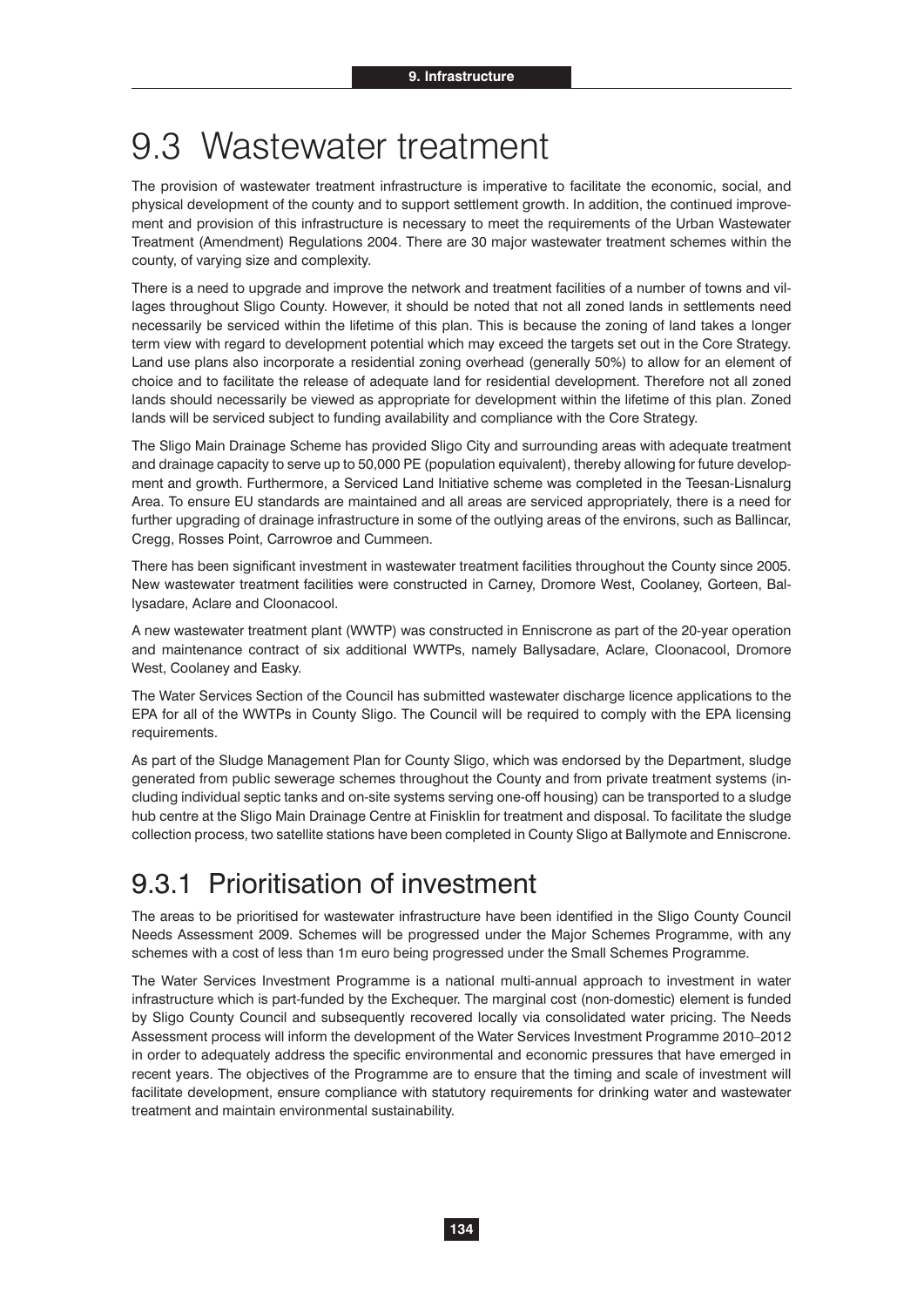Proposed treatment works and extensions to drainage infrastructure throughout County Sligo are outlined in the Table 9.B below. An examination of the wastewater situation shows that there is some capacity for treatment in the following towns and villages: Aclare, Ballysadare, Carney, Cloonacool, Coolaney-Rockfield, Culfadda, Curry, Dromore West, Enniscrone, Gorteen, Monasteraden, Riverstown, Sligo City and the Teesan/Lisnalurg area, Easky and Geevagh.

| <b>Town/Scheme</b>                                                        | <b>Current</b><br>design PE* | <b>Existing outfall /</b><br>treatment                                                          | <b>New design</b><br><b>PE</b> | <b>Remarks</b>                                                                                                                                                       |
|---------------------------------------------------------------------------|------------------------------|-------------------------------------------------------------------------------------------------|--------------------------------|----------------------------------------------------------------------------------------------------------------------------------------------------------------------|
| <b>Aclare</b>                                                             | 750                          | inlet works, aeration<br>tank, clarifer, sludge<br>holding tank                                 | n/a                            | new treatment works completed<br>in 2005, part of O&M contract                                                                                                       |
| <b>Ballinacarrow</b>                                                      | 250                          | extended aeration                                                                               | 500                            | new treatment works proposed                                                                                                                                         |
| <b>Ballinafad</b>                                                         | 150                          | septic tank & ABR, peat-<br>based percolation system                                            | 350                            | new treatment works proposed                                                                                                                                         |
| Ballincar / Cregg /<br><b>Rosses Point Main</b><br><b>Drainage Scheme</b> | 1,500                        | holding tank, sea outfall<br>at Rosses Point                                                    | 5,000                          | new collection system to be com-<br>pleted to pump wastewater from<br>Rosses Point (Ballincar, Cregg,<br>Rosses Point WWTW**) into<br>Sligo Main Drainage - 5,000 PE |
| <b>Ballinode / Hazel-</b><br>wood Main Drain-<br>age Scheme               | n/a                          | n/a                                                                                             | n/a                            | drainage masterplan has been<br>developed                                                                                                                            |
| <b>Ballintogher</b>                                                       | 200                          | aeration tanks & peat-<br>based percolation system                                              | 500                            | new WWTW to be completed<br>as part of small scheme<br>programme.                                                                                                    |
| <b>Ballygawley</b>                                                        | n/a                          | n/a                                                                                             | 450                            | new treatment works and collec-<br>tion system proposed                                                                                                              |
| <b>Ballymote</b>                                                          | 3,000                        | inlet works, extended<br>aeration, clarifier, sludge<br>holding tanks, satellite<br>hub centre. | n/a                            | design review to be completed<br>and upgrade of the existing<br>WWTW to be completed                                                                                 |
| <b>Ballysadare</b>                                                        | 4,500                        | new inlet works, aeration<br>tanks, clarifier, storm tank<br>and sludge holding tank            | n/a                            | new treatment works completed<br>in 2005, part of O&M contract                                                                                                       |
| <b>Bunnannaddan</b>                                                       | 80                           | septic tank                                                                                     | 350                            | new WWTW to be completed<br>as part of small scheme<br>programme.                                                                                                    |
| Carney                                                                    | 2.500                        | new inlet works, aeration<br>tanks, clarifier, and sludge<br>holding tank                       | n/a                            | new treatment works completed<br>in 2007.                                                                                                                            |
| <b>Carrowroe Main</b><br><b>Drainage Scheme</b>                           | n/a                          | n/a                                                                                             | 4000                           | proposed new collection system<br>to be completed.                                                                                                                   |
| Castlebaldwin                                                             | 100                          | septic tank & peat-based<br>percolation system                                                  | n/a                            | n/a                                                                                                                                                                  |
| <b>Cliffony</b>                                                           | 450                          | extended aeration                                                                               | 1100                           | new treatment works proposed                                                                                                                                         |
| Cloonacool                                                                | 750                          | inlet works, aeration tank,<br>clarifer, sludge holding<br>tank                                 | n/a                            | new treatment works completed<br>in 2005, part of 20-year O&M<br>contract                                                                                            |
| <b>Collooney</b>                                                          | 1,400                        | extended aeration, clarifer                                                                     | n/a                            | preliminary report to be com-<br>pleted for upgrade of the existing<br><b>WWTW</b>                                                                                   |

**Table 9.B Proposed wastewater treatment plants and extensions in County Sligo**

\* PE – Population equivalent \*\* WWTW – Wastewater Treatment Works [continues on the next page]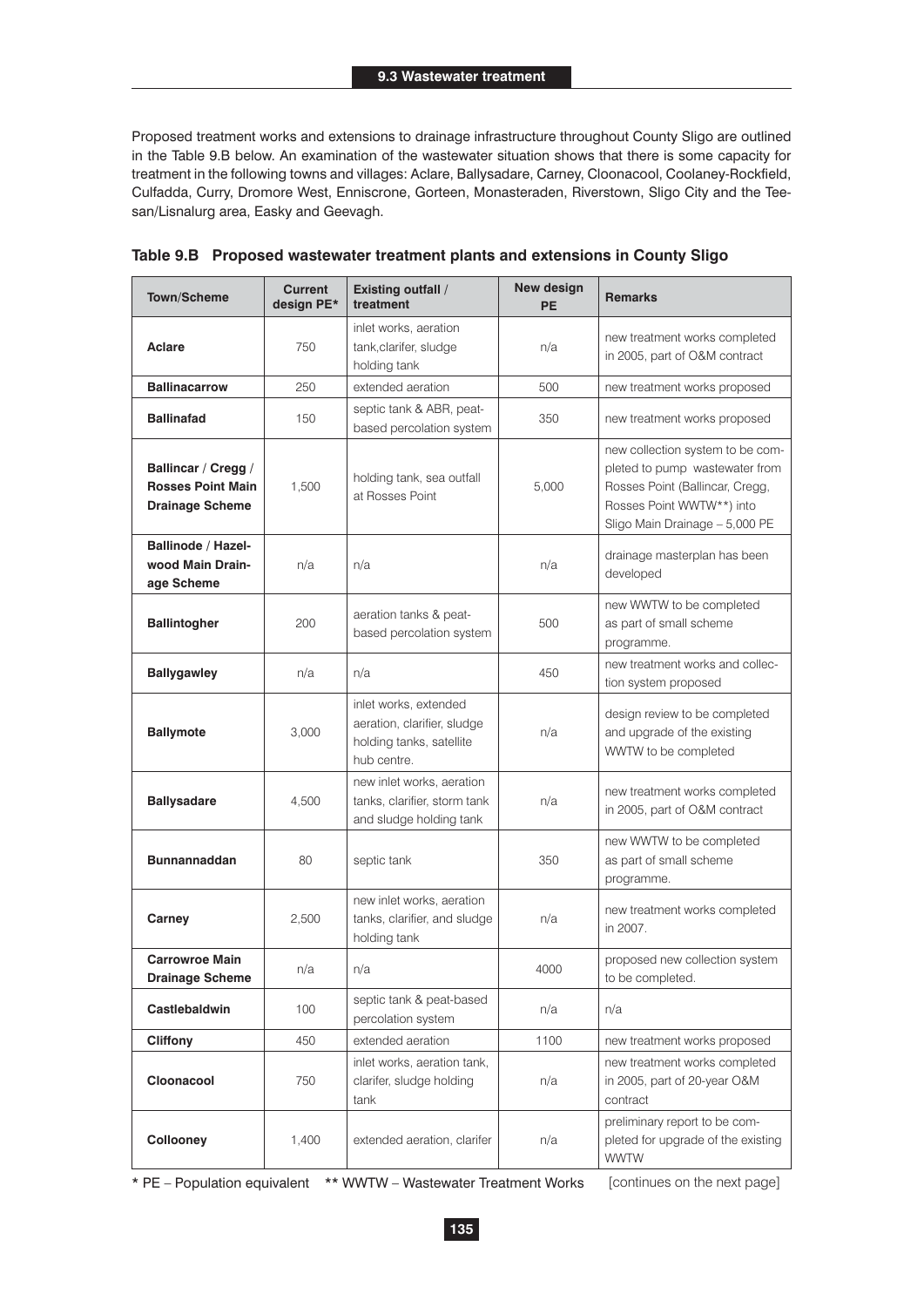#### **Table 9.B continued**

| Town/Scheme                                                 | <b>Current</b><br>design PE* | <b>Existing outfall /</b><br>treatment                                                                                       | New design<br>PE | <b>Remarks</b>                                                                                                            |  |
|-------------------------------------------------------------|------------------------------|------------------------------------------------------------------------------------------------------------------------------|------------------|---------------------------------------------------------------------------------------------------------------------------|--|
| Coolaney                                                    | 2,500                        | new inlet works, aeration<br>tanks, clarifier, storm tank,<br>sludge holding tank                                            | n/a              | new treatment works completed<br>in 2007, part of 20-year O&M<br>contract.                                                |  |
| Culfadda                                                    | 150                          | extended aeration                                                                                                            | n/a              | spare capacity in the existing<br>plant                                                                                   |  |
| <b>Cummeen Main</b><br><b>Drainage Scheme</b>               | n/a                          | n/a                                                                                                                          | 3,000            | proposal to pump wastewater<br>from Cummeen into Sligo Main<br>Drainage - 3,000 PE                                        |  |
| Curry                                                       | 400                          | extended aeration                                                                                                            | n/a              | spare capacity in the existing<br>plant                                                                                   |  |
| <b>Dromore West</b>                                         | 2,500                        | new inlet works, aeration<br>tanks, clarifier, storm tank,<br>sludge holding tank                                            | n/a              | new treatment works completed<br>in 2007, part of 20-year O&M<br>contract                                                 |  |
| <b>Drumcliff</b>                                            | 150                          | septic tank & peat-based<br>percolation system                                                                               | n/a              | review of this scheme to be<br>completed                                                                                  |  |
| <b>Easky</b>                                                | 450                          | extended aeration                                                                                                            | n/a              | upgrade works completed in<br>2008, new pumping station to be<br>completed in early 2010, part of<br>20-year O&M contract |  |
| <b>Enniscrone</b>                                           | 5,000                        | new inlet works, aeration<br>tanks, clarifier, storm tank<br>and sludge holding tank,<br>sludge hub centre                   | n/a              | new treatment works completed<br>in 2008, part of 20-year O&M<br>contract.                                                |  |
| Geevagh                                                     | 250                          | extended aeration                                                                                                            | n/a              | upgrade works completed in<br>2009 as part of small scheme<br>programme                                                   |  |
| Grange                                                      | 280                          | extended aeration                                                                                                            | 2,500            | new treatment works proposed                                                                                              |  |
| Gorteen                                                     | 2.500                        | new inlet works, aeration<br>tanks, clarifier, storm tank<br>and sludge holding tank                                         | n/a              | new treatment works completed<br>in 2008                                                                                  |  |
| Monasteraden                                                | 400                          | extended aeration                                                                                                            | n/a              | none                                                                                                                      |  |
| Mullaghmore                                                 | 320                          | holding tank, sea outfall                                                                                                    | 1,600            | new treatment works proposed                                                                                              |  |
| Riverstown                                                  | 600                          | extended aeration                                                                                                            | n/a              | spare capacity in the existing<br>plant                                                                                   |  |
| <b>Rathcormack</b>                                          | n/a                          | n/a                                                                                                                          | n/a              | funding will be sought from the<br>DoECLG to assess the feasibility<br>of providing public wastewater<br>treatment        |  |
| <b>Rockfield</b>                                            | 250                          | extended aeration plant                                                                                                      | n/a              | new scheme completed in 2007                                                                                              |  |
| <b>Sligo Main</b><br><b>Drainage Scheme</b>                 | 50,000                       | new pumping station,<br>new inlet works, aeration<br>tanks, clarifiers, storm<br>holding tanks tank and<br>sludge hub centre | n/a              | new treatment plant completed<br>in 2009                                                                                  |  |
| <b>Strandhill</b>                                           | 1,500                        | oxidation ditch                                                                                                              | 4,500            | upgrade of existing WWTW                                                                                                  |  |
| Teesan / Lisnalurg<br><b>Main Drainage</b><br><b>Scheme</b> | 5,500                        | pumping station and as-<br>sociated pipework                                                                                 | n/a              | all work associated with this<br>scheme were completed in 2009                                                            |  |
| <b>Tobercurry</b>                                           | 1,400                        | Imhoff tank, percolating<br>tank, tertiary treatment                                                                         | 5,000            | upgrade of existing treatment<br>works proposed                                                                           |  |

\* PE – Population equivalent \*\* WWTW – Wastewater Treatment Works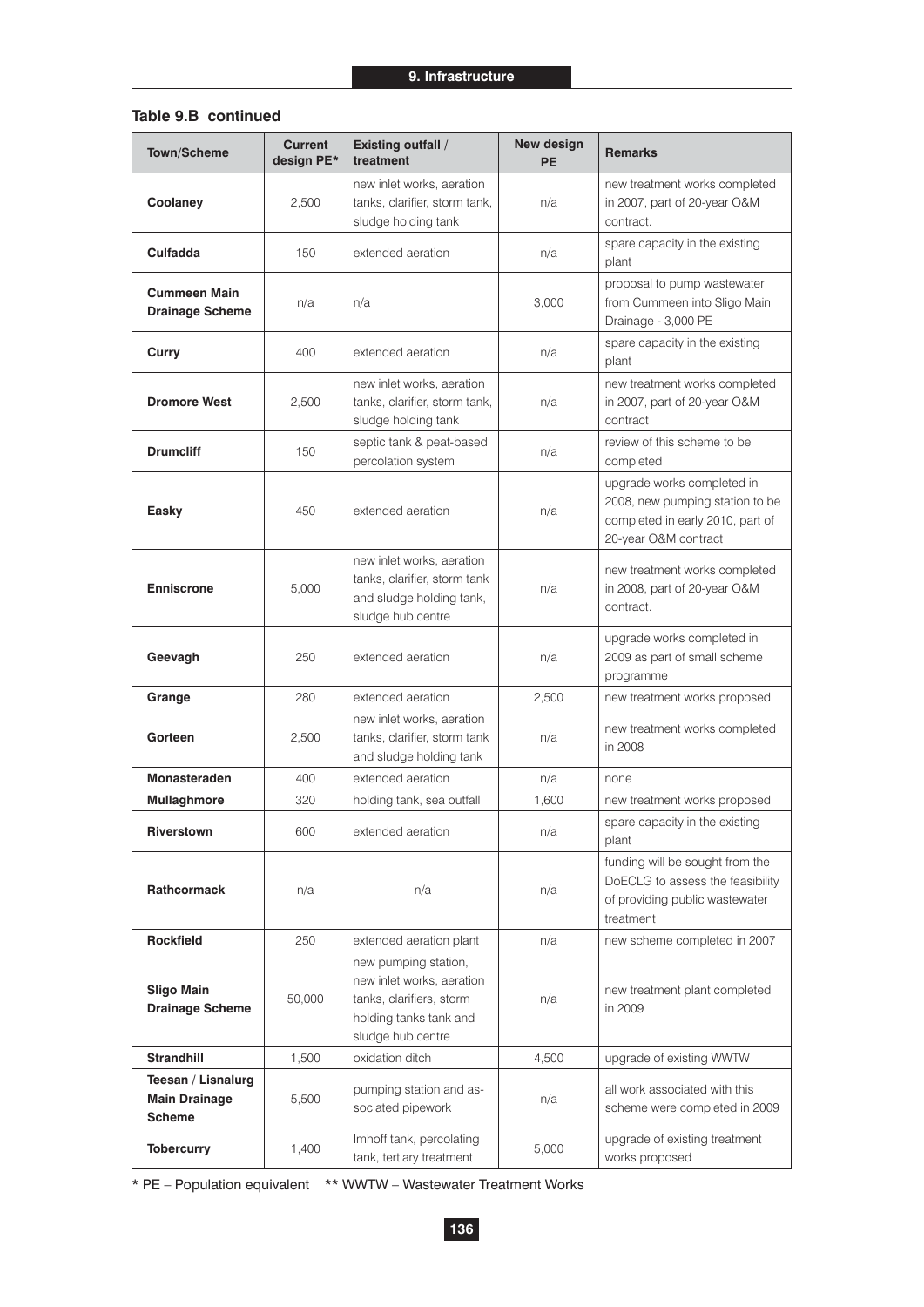## 9.3.2 Rural wastewater disposal

In rural areas, much of the wastewater produced is treated and disposed of on-site by means of individual septic tanks and proprietary effluent treatment systems (PETS). It is essential that these systems are properly designed, installed and maintained to avoid environmental pollution (see Section 12. Development Management Standards). All such proposals shall be in compliance with the Environmental Protection Agency's *Code of practice for Wastewater Treatment and disposal Systems serving Single Houses* (2009). Where appropriate, other developments shall be in compliance with the EPA's document *Waste water Treatment Manuals – Treatment systems for small communities, business, leisure centres and hotels* (1999).

#### **Wastewater policies (I)**

It is the policy of Sligo County Council to:

- **P-WW-1** Ensure sustainable collection, treatment and discharge of wastewater effluent generated within the County.
- **P-WW-2** Ensure that developers provide effective drainage systems with separate foul and surface water networks.
- **P-WW-3** Ensure that effluent/sludge is treated and disposed of in accordance with the required EU standards.
- **P-WW-4** Promote the sustainable use of wastewater treatment facilities.
- **P-WW-5** Strive to provide adequate wastewater treatment capacity to facilitate development in County Sligo. The provision of such infrastructure will only be pursued where the planning authority is satisfied that it is necessary and in accordance with the requirements of the Core Strategy and the Settlement Structure of the County.
- **P-WW-6** Facilitate appropriate proposals from private developers to extend existing public wastewater infrastructure networks, where such proposals would result in the servicing of lands zoned in accordance with the Core Strategy. Any such proposal shall be assessed on a case-by-case basis.
- **P-WW-7** Ensure that public wastewater treatment infrastructure is in place, with adequate capacity, prior to developments being occupied.
- **P-WW-8** All proposals for on-site treatment systems shall be designed, constructed and maintained in accordance with the Environmental Protection Agency's *Code of Practice for Wastewater Treatment and Disposal Systems Serving Single Houses (PE≤10).* (2009) and/or *Treatment Systems for Small Communities, business, Leisure Centres and Hotels*, and any guidance documents issued by the County Council.
- **P-WW-9** As relevant and as appropriate, seek to implement the relevant measures for individual water bodies set out in the Western River Basin Management Plan and the Shannon and North-Western International River Basin Management Plans and the associated Programmes of Measures.
- **P-WW-10** Prohibit the discharge or disposal of domestic wastewater from one-off houses, following treatment, to surface water bodies.
- **P-WW-11** Ensure that adequately designed grease-traps are installed and maintained in all commercial premises where food is prepared.
- **P-WW-12** Ensure that adequately designed oil interceptors are installed in all commercial developments that include car-parks or other oil- and petrol-related activities.
- **P-WW-13** Regulate discharges to local authority sewerage schemes to protect and improve groundwater and surface water quality in accordance with the requirements of the Water Framework Directive. **Example 20 and Transformation** [continues on the next page]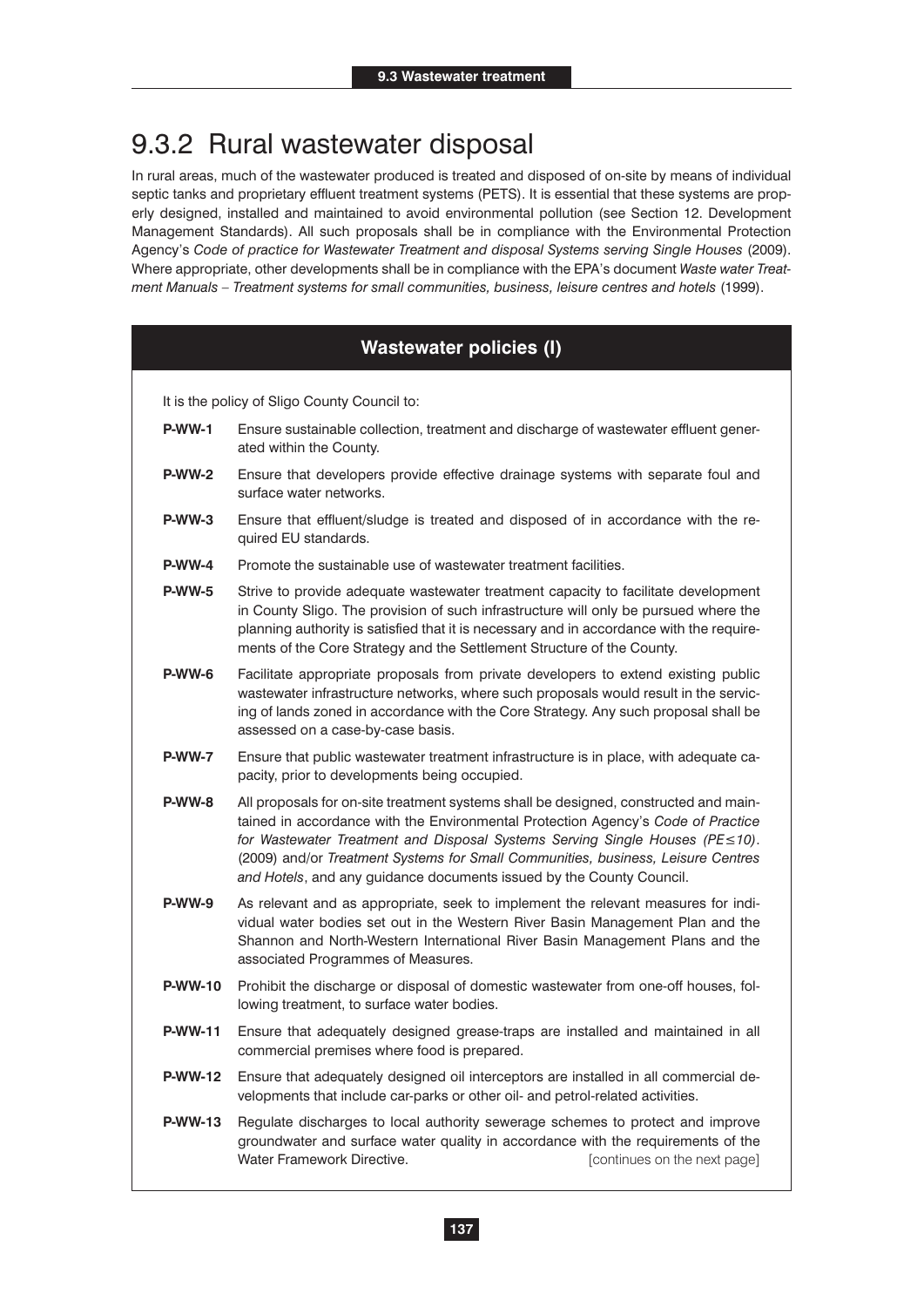|                | <b>Wastewater policies (II)</b>                                                                                                                                                                                                                                                                                                                                                                                                                                                                                |
|----------------|----------------------------------------------------------------------------------------------------------------------------------------------------------------------------------------------------------------------------------------------------------------------------------------------------------------------------------------------------------------------------------------------------------------------------------------------------------------------------------------------------------------|
|                | It is the policy of Sligo County Council to:                                                                                                                                                                                                                                                                                                                                                                                                                                                                   |
| <b>P-WW-14</b> | Ensure tertiary treatment (phosphorus removal) is provided in proposed upgrades to<br>existing or new local authority wastewater treatment infrastructure.                                                                                                                                                                                                                                                                                                                                                     |
| <b>P-WW-15</b> | Discourage the use of pumping stations in private developments. Storm overflows<br>from pumping stations serving private developments will not be permitted.                                                                                                                                                                                                                                                                                                                                                   |
| <b>P-WW-16</b> | Promote the establishment of a satisfactory management structure in relation to ex-<br>isting in-situ private wastewater pumping stations.                                                                                                                                                                                                                                                                                                                                                                     |
| <b>P-WW-17</b> | Development proposing to connect to the public wastewater treatment system shall<br>not be permitted unless the planning authority is satisfied that adequate capacity is<br>available.                                                                                                                                                                                                                                                                                                                        |
|                | Exceptions to this policy will be considered in cases where works on upgrading the<br>wastewater facilities have commenced and will be completed within a reasonable<br>timeframe. In such cases, appropriate conditions shall be applied to planning per-<br>missions to ensure that the proposed development and the upgrading works are<br>suitably phased.                                                                                                                                                 |
| <b>P-WW-18</b> | In cases where a settlement is not served by a public wastewater treatment plant, or<br>where no spare capacity exists in an existing wastewater treatment plant, individual<br>developments proposing to use on-site wastewater treatment will be considered sub-<br>ject to appropriate scale, assessment, design and conditions, taking groundwater<br>vulnerability into account.                                                                                                                          |
|                | Any such permitted development shall be subject to legally binding maintenance<br>and bonding arrangements agreed with the planning authority and shall be required<br>to connect to the public wastewater treatment plant when/if adequate capacity be-<br>comes available.                                                                                                                                                                                                                                   |
|                | However, communal on-site wastewater treatment systems (i.e. systems servicing<br>more than one residential unit, commercial premises etc.) will not be permitted in<br>any case.                                                                                                                                                                                                                                                                                                                              |
| <b>P-WW-19</b> | In cases where capacity exists, all proposed developments will be required to con-<br>nect to the public wastewater treatment plant.                                                                                                                                                                                                                                                                                                                                                                           |
| <b>P-WW-20</b> | Development shall be accompanied by financial contributions to facilitate the provi-<br>sion of wastewater treatment infrastructure with adequate capacity that will ensure<br>compliance with the provisions of the relevant River Basin Management Plan(s) and<br>the Habitats Directive.                                                                                                                                                                                                                    |
| <b>P-WW-21</b> | Implement the relevant recommendations set out in the document Urban Wastewa-<br>ter Discharges in Ireland for Population Equivalents Greater than 500 Persons - A<br>Report for the Years 2006 and 2007 (EPA Office of Environment Enforcement, 2009)<br>where feasible, and to examine the feasibility of connecting unsewered areas, includ-<br>ing individual properties/premises currently serviced by septic tanks, to existing and<br>planned sewer networks subject to the availability of resources., |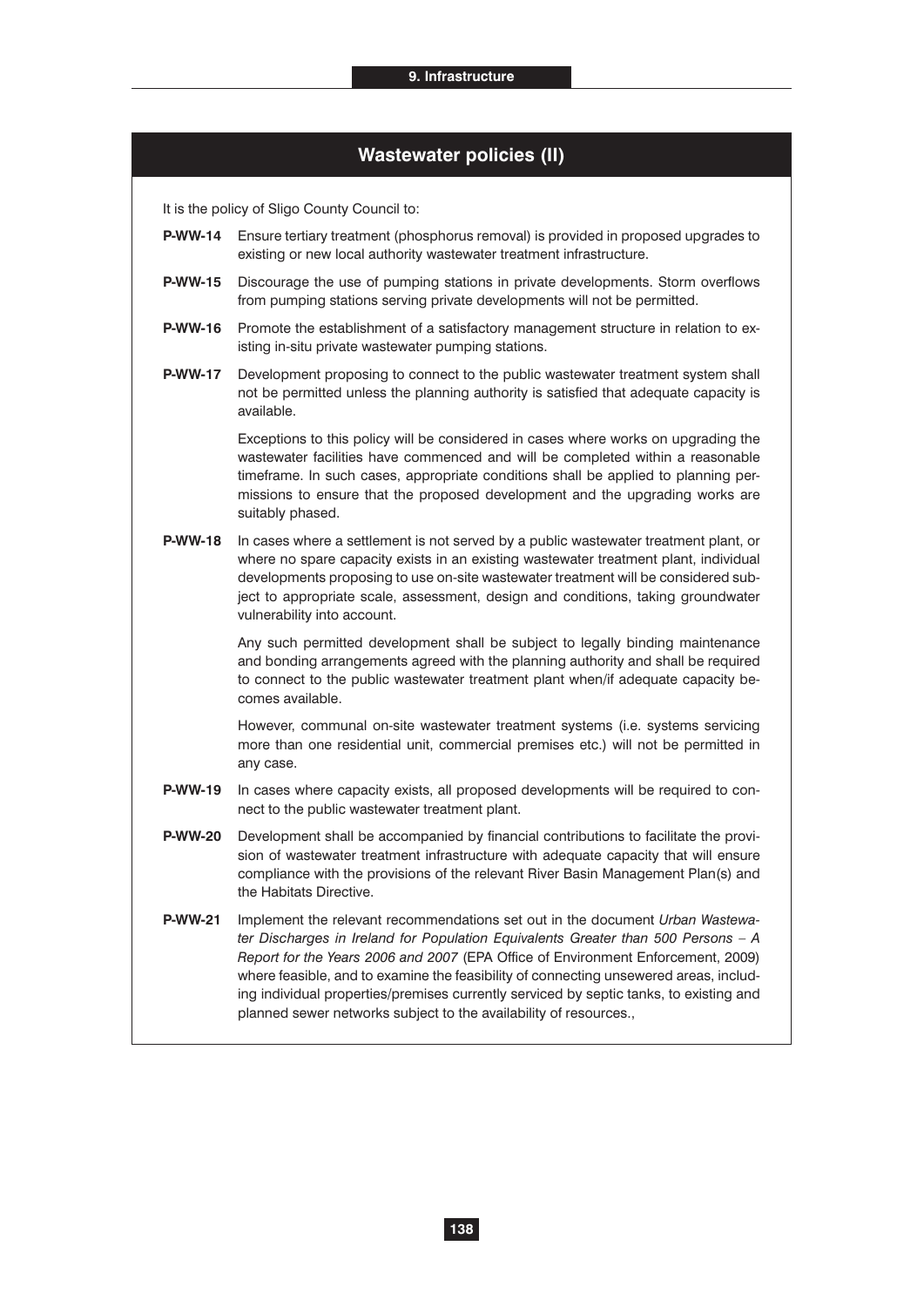#### **Wastewater objectives**

It is the objective of Sligo County Council to:

- **O-WW-1** Complete the construction of the new wastewater treatment plants at Tobercurry, Grange, Strandhill and Ballinafad.
- **O-WW-2** Complete the planning and construction of the new wastewater treatment plant at Ballintogher, Bunnanadden, Cliffony, Ballinacarrow, Mullaghmore and Ballygawley, subject to necessary approvals and compliance with the requirements of the Habitats Directive.
- **O-WW-3** Complete the construction of a wastewater collection system to pump wastewater from Rosses Point, Ballincar and Cregg into Sligo Main Drainage.
- **O-WW-4** Complete the planning stage for upgrade works to Collooney and Ballymote WWTPs, subject to necessary approvals and compliance with the requirements of the Habitats Directive.
- **O-WW-5** Facilitate the sustainable development of towns and villages by improving and extending wastewater infrastructure as set out in Table 9.B, subject to the availability of necessary funding and compliance with the Core Strategy and Settlement Structure for the County.
- **O-WW-6** Achieve compliance with the Urban Wastewater Treatment (Amendment) Regulations 2004 with regard to wastewater collection, treatment and discharge and implement the relevant recommendations set out in the document *Urban Wastewater Discharges in Ireland for Population Equivalents Greater than 500 Persons – A Report for the Years 2006 and 2007* (EPA).
- **O-WW-7** Implement the Sludge Management Plan for the County.
- **O-WW-8** Achieve compliance with the requirements of the Water Framework Directive.

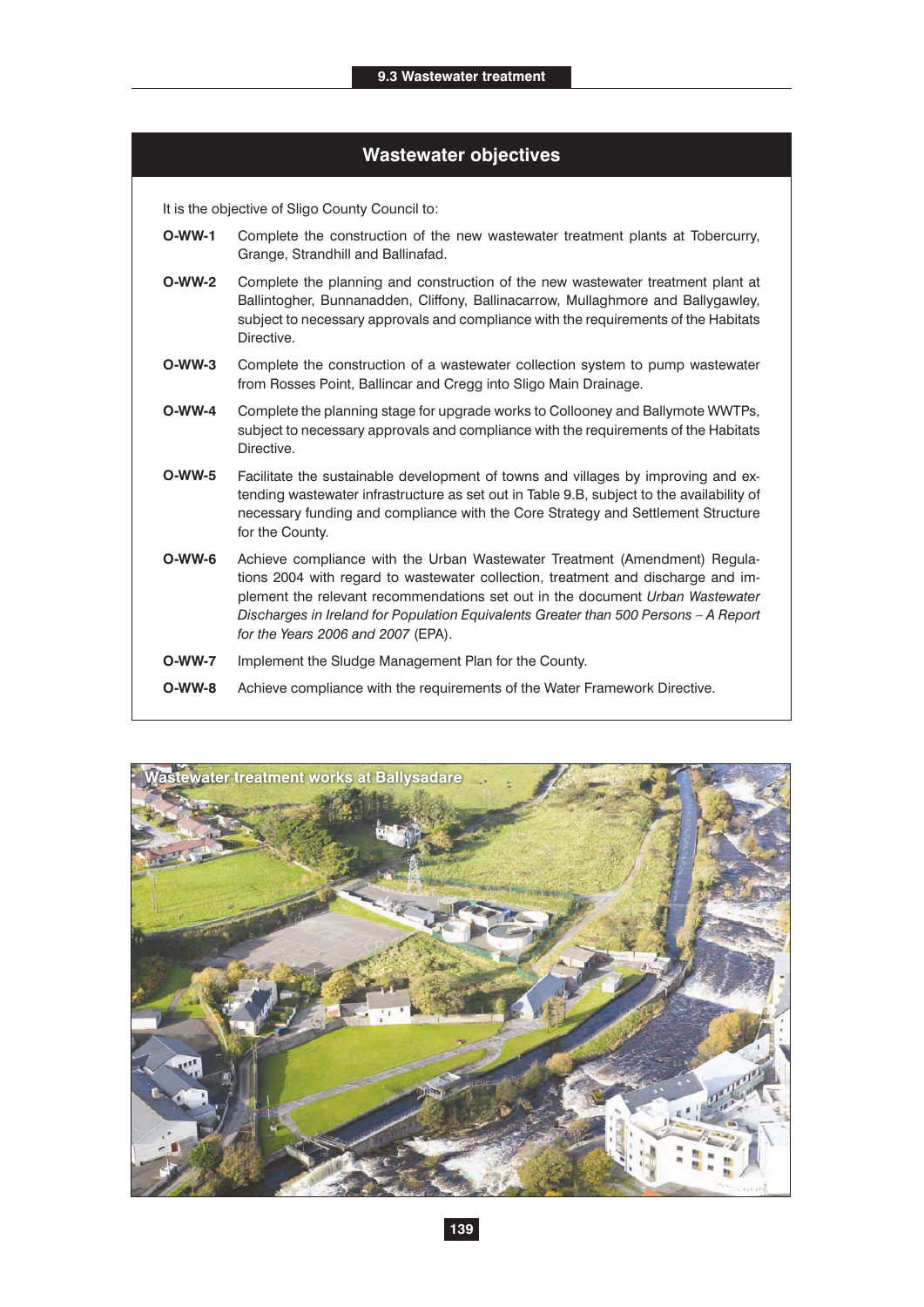## 9.4 Surface water drainage

Due to its impervious surfaces, the built environment will create an increase in surface water run-off. The majority of towns and villages in County Sligo are coping with surface water run-off either through natural dissipation into nearby watercourses or through the installation of artificial drainage systems. The presence of natural environment, incorporating woodlands and wetlands, aids in retaining surface water, thereby helping in the regulation of stream flows. Storm water retention facilities provide temporary storage for surface water that is in excess of the capacity available in downstream channels. This method is considered to be in accordance with better practice guidelines and will be encouraged in County Sligo. Individual developments facilitated under the guidance of this development plan shall be obliged, in all cases where surface water drainage measures are required, to provide a surface water drainage system separated from the foul drainage system.

In the case of one-off rural dwellings or extensions, except in circumstances where an existing surface water drainage system is available to the proposed development site and which, in the opinion of the planning authority, has adequate capacity to accommodate the identified surface water loading, surface water shall be disposed of, in its entirety, within the curtilage of the development site by way of suitably sized soak holes. In the case of driveways, drainage measures shall be provided to a detail acceptable to the planning authority so as to avoid run-off from the site to the adjoining public road.

For all other greenfield developments, in general it is the policy of Sligo County Council to require the limitation of surface water run-off to pre-development levels. Where a developer can clearly demonstrate that capacity exists to accommodate run-off levels in excess of greenfield levels, the planning authority will give consideration to such proposals on a case by case basis. In the case of brownfield development, while existing surface water drainage measures will be taken into account, some attenuation measures may be required, at the discretion of the planning authority. In line with the above, Sligo County Council will consider all drainage proposals consistent with SDS (Sustainable Drainage Systems).

#### **Surface water drainage policies**

It is the policy of Sligo County Council to:

- **P-SW-1** Require the provision and use of separate foul and surface water drainage systems.
- **P-SW-2** Ensure that developments are kept at an appropriate distance from watercourses, to protect them from contamination, allow for natural drainage and facilitate channel clearing maintenance.
- **P-SW-3** Preserve and protect the water quality of natural surface water storage sites, such as wetlands, where these help to regulate stream flows, recharge groundwater and screen pollutants (such features also provide important habitat functions).
- **P-SW-4** Protect wetland areas and floodplains from development.
- **P-SW-5** Prohibit the alteration of natural drainage systems and, in the case of development works, require the provision of acceptable mitigation measures in order to minimise the risk of flooding and negative impacts on water quality (including run-off, erosion and sedimentation).
- **P-SW-6** Protect drainage characteristics of river channels and streams that can facilitate surface water drainage, by ensuring that development is kept at an appropriate distance from stream banks and/or adequate protection measures are put in place.
- **P-SW-7** Promote storm water retention facilities for new developments and existing catchment areas, particularly where developments are proposed in proximity to an existing open water course or stream.
- **P-SW-8** Encourage and, where appropriate, require that the permitted flow from a development to a public storm water drain or watercourse is restricted/equal to the natural run-off rates from the undeveloped site.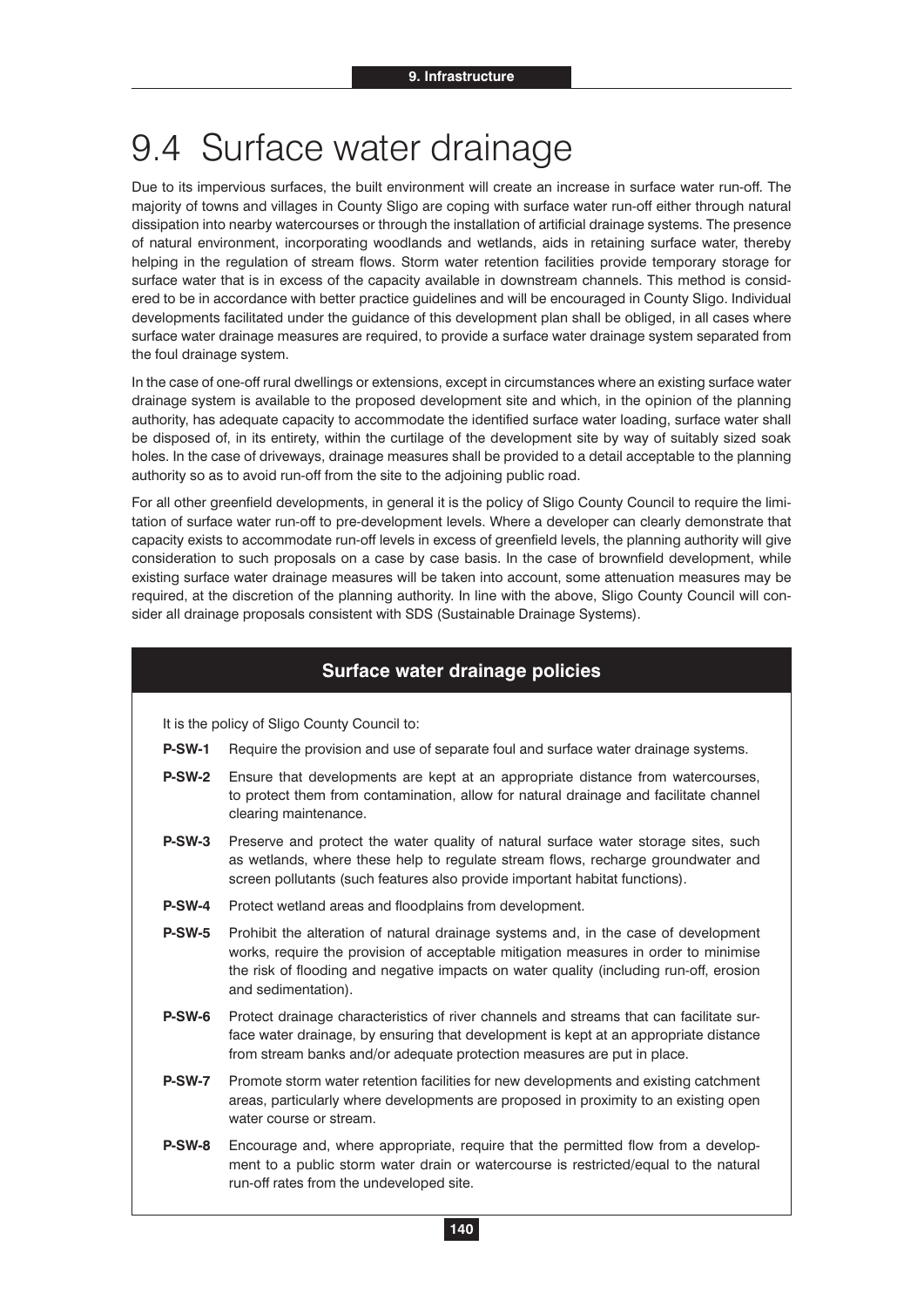## 9.5 Waste management

The large amount of waste produced by humans must be significantly reduced or recycled in a manner that is least damaging to the environment so as to increase more sustainable living. Waste comes from a wide range of sources, including construction, industrial activities, agriculture and households. The level of interest in waste minimisation and effective waste management has dramatically increased in recent years. Diverting waste from landfill is one of the greatest waste management challenges facing our Country.

The Connacht Waste Management Plan (2006-2011) was adopted by the six Connacht local authorities (Galway, Leitrim, Mayo, Roscommon and Sligo County Council and Galway City Council). The plan reemphasises the waste management targets to be achieved in order to comply with national and EU targets, namely: recycle 48%, thermally treat 33% and landfill 19% of our waste.

Almost one third (30%) of Sligo's household waste was recycled in 2008, which was an increase in comparison to the amount recycled in 2007. However, in order to reach the ambitious target of 48% recycling of household waste, the continued roll-out and use of the 'third bin' for organic waste is essential.

It is expected to continue to work with waste collectors and others to increase the percentage of organic waste diverted from landfill. There are ever-increasing demands placed on organisations and households, but the need for proper waste management continues to be of paramount importance for economic, legislative and environmental reasons.

## 9.5.1 Municipal waste infrastructure

There is a continuing need to avoid the production of waste at source and to try and divert as much as possible from landfill. This diversion of waste is achieved through the provision of facilities and services, followed by education and enforcement. The bring-bank network, civic amenity sites, composting site, kerbside recycling, home composting and the introduction of a separate organic waste collection – all help divert waste from landfill. Sligo County Council will continue to examine ways of managing waste in a more efficient manner.

Dry recyclable wastes are catered for at the two recycling centres located in Sligo town and Tobercurry. The use of these facilities continues to grow and complement the separate kerbside collection of dry recyclable materials, which is available throughout Sligo.

Adequate infrastructure is in place in County Sligo to cater for the quantities of dry municipal waste produced, and the challenge now is to maintain and increase their use by both domestic and commercial customers. Glass is diverted from landfill via a network of 40 recycling/bring-bank sites located throughout Sligo town and county.

Organic kitchen waste makes up approximately 30% of all household waste generated. Home composting is a positive and simple option to deal with this waste stream. The Environment Section continues to promote the use of home composters and offers them for sale at a subsidised rate. Home composting and the introduction of the 'third bin' for organic kitchen waste will greatly increase the diversion of this waste from landfill, thus increasing Sligo's recycling rates.

Landfill is the least desirable option in dealing with waste, and is at the bottom of the EU waste hierarchy. However, landfill is required to deal with the waste that cannot be recycled, composted or thermally treated, which is estimated to be 19% of all waste generated in Connacht.

A greater percentage of landfill capacity is required until the necessary infrastructure is put in place to recycle, compost and in particular thermally treat waste. We also have to continue to deal with historic situations and the environmental problems caused by historic (i.e. closed) landfills. There is a need to carry out risk assessments on closed landfills and to implement the necessary measures to reduce any of the environmental impacts which may be associated with the landfill.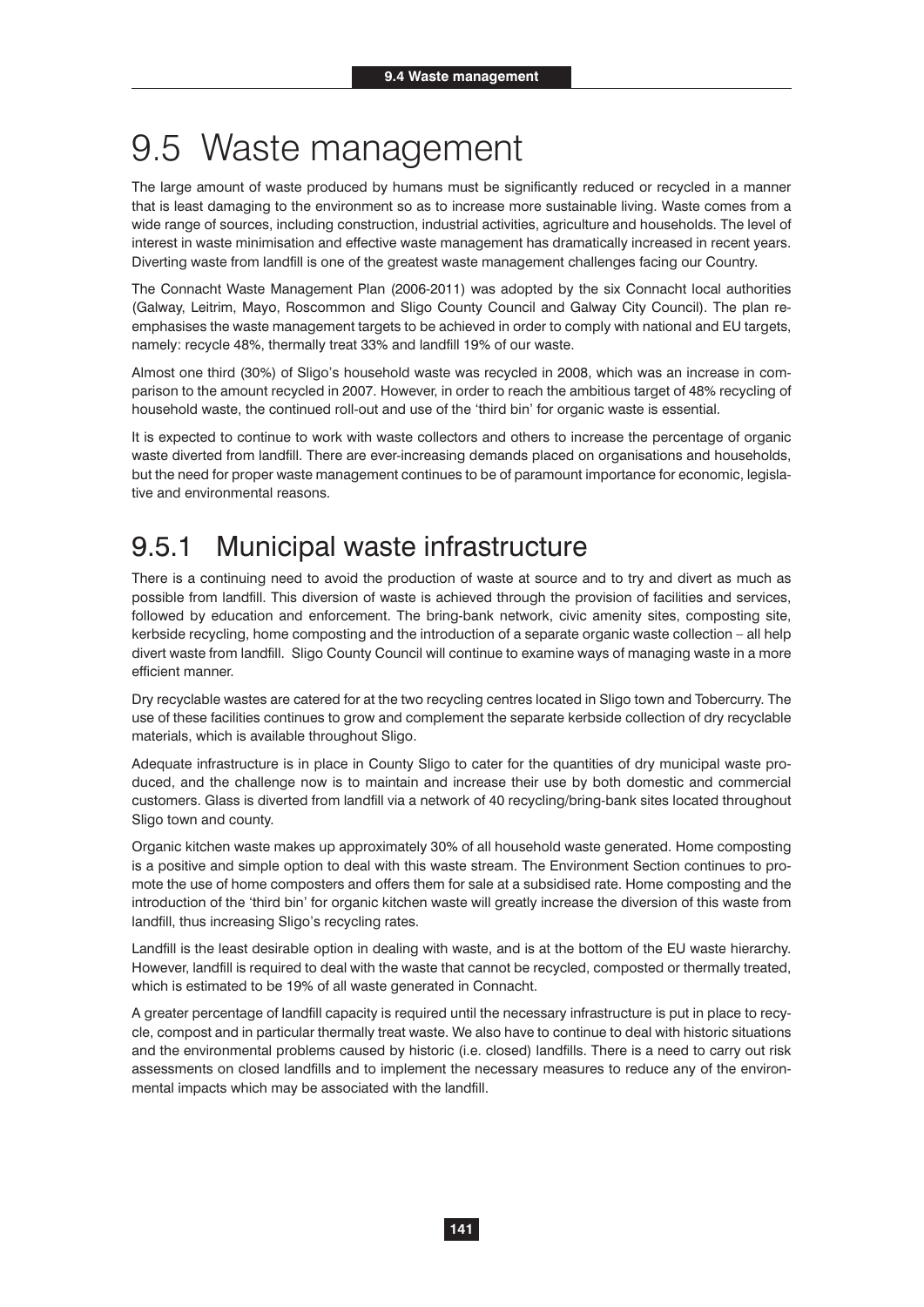### 9.5.2 Construction and demolition waste

As 2.6 million tonnes of construction/demolition waste is produced annually in Ireland, with only an estimated 43% recycled, Sligo County Council will seek to promote the recycling and reuse of construction/ demolition waste, which will help reduce the demands of the construction industry for aggregates. The Council will examine the scope for recovery of construction and demolition waste from local authority projects, as well as the use of recycled construction materials in site development, road building and other infrastructural projects.

Measures may also be incorporated into the licensing procedures for industry to encourage a reduction in environmental impact. Construction and demolition waste management plans are to be submitted as part of certain development proposals. Extractive developments are encouraged to incorporate C&D recycling facilities, which would facilitate the use of recovered materials in the restoration of sites, subject to compliance with environmental legislation.

## 9.5.3 Hazardous waste

Sligo County Council will co-operate with other agencies in relation to the planning, organisation, authorisation and supervision of the disposal of hazardous waste. The anticipated provision of a hazardous waste collection facility at Tobercurry Recycling Centre will assist in diverting hazardous waste to the appropriate recovery and disposal facilities. The movement of hazardous waste shall be controlled using the appropriate waste management legislation.

### 9.5.4 Green waste

Green garden waste is a bulky waste fraction that should be diverted from landfill. Sligo County Council completed the construction of a green waste composting facility at Ballysadare. This facility opened in June 2008 and is accepting green waste and selling peat-free compost generated at the site.

## 9.5.5 Litter control

Litter has a negative effect on our environment, with implications for tourism and investment. To counteract litter pollution, it is the policy of the County Council to implement the Litter Management Plan 2007-2010. Initiatives under this Plan include:

- **n** enforcement;
- establishing a partnership between the Council and community groups in tackling litter management;
- promoting environmental education through schools and community groups;
- -highlighting litter problem areas and developing initiatives to solve litter problems in those areas.

## 9.5.6 Energy recovery

Energy recovery is a further method of waste management, which is generally applied to landfills. Although no landfills will be operated within County Sligo, energy recovery can be harnessed from biogas, a renewable and environmentally-friendly fuel resource produced in large sewage treatment projects.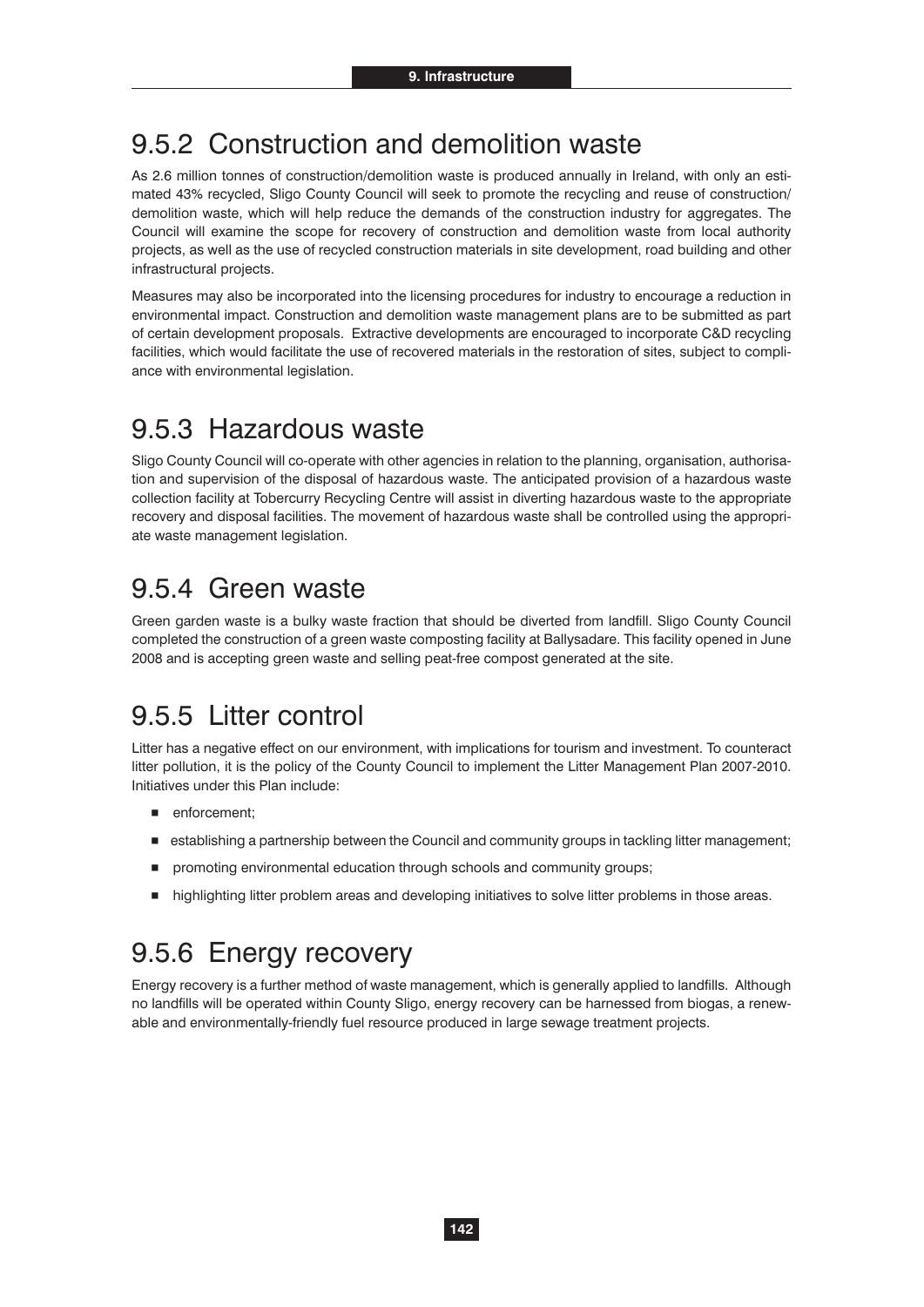#### **Box 9.C Existing and proposed waste management facilities and services in Sligo**

**Door-to-door/kerbside collection.** This involves the collection of recyclables from individual households and was introduced in Sligo City in 2003. It is proposed to extend this service by rolling out the third bin which caters for organic waste.

**Bring-bank network.** There are currently 40 recycling/bring-bank sites located around the county, with some of these in Sligo City. It is proposed to increase the number of these facilities. There has been an upgrading of the bring-bank network in rural areas and extension to villages with a population greater than 200. The recycling banks currently provide facilities for glass and aluminium cans.

**Waste recycling centres.** There are two waste recycling centres in Sligo catering for the following waste streams:

- -recyclable waste glass, metal, packaging, dry recyclables from domestic sources etc. (feed to local materials recovery facilities)
- bulky waste wood and metal waste, white goods etc.;
- priority/hazardous waste batteries, waste oils etc.;
- **green garden waste;**
- $\blacksquare$  light construction and demolition waste;

Waste electrical goods are accepted free of charge at these facilities. It is proposed to extend the waste streams accepted at these facilities, one example being the inclusion of hazardous waste.

**Materials recovery facility.** One such facility exists in Sligo City. This sorts and bales recyclable waste from doorto-door collection systems and bring-banks. It also processes source-segregated recyclable waste from commerce and industry.

**Construction and demolition waste.** This is one of the largest sources of waste. A facility will be provided within the County, to deal with the segregation and crushing of construction and demolition waste for reuse.

**Transfer station.** This involves the compaction and transfer of residual waste. The private sector currently provides a materials recovery facility and waste transfer station within Sligo City.

**Ballysadare composting facility.** This facility opened in June 2008 and is accepting green waste and selling peat free compost generated at the site.

**End-of-life vehicle recycling facilities.** There are a number of these facilities in Sligo where members of the public can now bring there scrap cars (free of charge).

#### **Waste management policies (I)**

It is a policy of Sligo County Council to:

- **P-WM-1** Promote reduction, recycling, reuse and proper management of all waste through practices which limit environmental pollution.
- **P-WM-2** Liaise with and encourage the private sector, semi-state and voluntary groups to actively pursue initiatives which involve recycling and/or reuse. Minimise unnecessary consumption of depletable natural resources and, through the proper reuse and recycling of waste, divert as much waste from landfill as possible.
- **P-WM-3** Promote the development of facilities in accordance with the waste hierarchy principle, which involves a shift toward preventive and waste minimisation measures, while developing recycling and reuse, disposal with energy recovery and, as the last option, disposal of residual waste to landfill. **Example 10** [continues on the next page]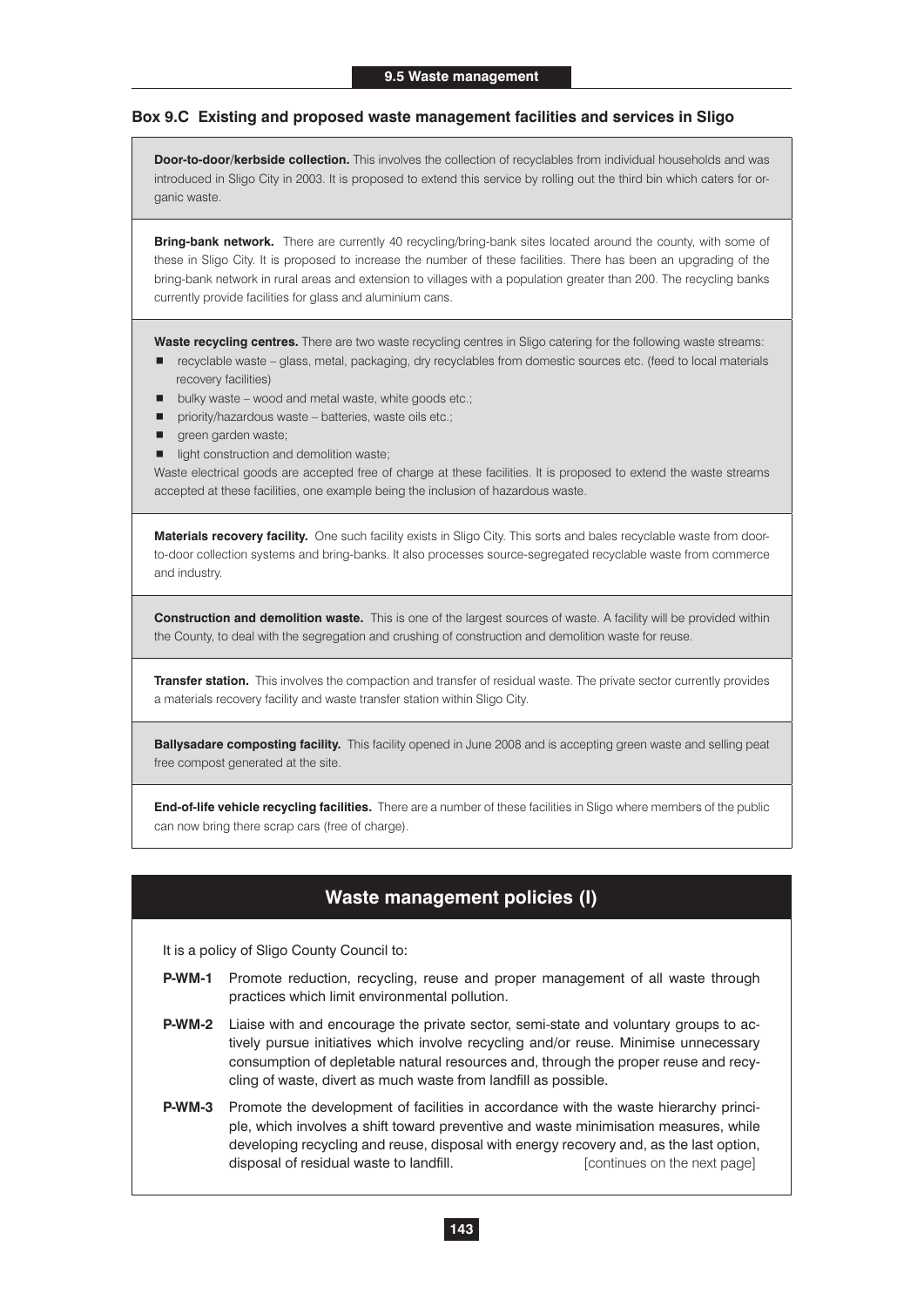#### **Waste management policies (II)**

It is a policy of Sligo County Council to:

- **P-WM-4** Promote measures to reduce the production of waste and encourage the recycling of construction and demolition waste and the reuse of aggregates and other materials in future construction projects.
- **P-WM-5** Require the incorporation of waste reduction/minimisation measures in the design and construction of developments, particularly those that are likely to give rise to large amounts of C&D waste. For certain developments, site-specific waste plans will be required.
- **P-WM-6** Require all new developments including residential, commercial and industrial developments, neighbourhood centres, shopping and retail areas – to provide adequate storage for the three segregated municipal waste types (organic, recyclable and landfill waste) and incorporate waste management facilities commensurate with their nature and scale. Waste collection points shall have adequate access to provide for loading and further division after recycling on site, in order to facilitate the achievement of high recycling levels, as specified in the Waste Management Plan.
- **P-WM-7** Encourage and enforce initiatives under Waste Management Regulations made under the Waste Management Acts 1996 to 2010 and implement the *polluter pays* principle, *proximity* principle, *precautionary* principle and the principle of *shared responsibility* in all waste management initiatives and investigations.

#### **Waste management objectives**

It is the objective of Sligo County Council to:

- **O-WM-1** Implement the Connacht Waste Management Plan and strive to provide, or assist the private sector in the provision of the necessary waste management infrastructure required for the achievement of the targets.
- **O-WM-2** Make appropriate provision for a bring bank centre for glass and cans in each village.
- **O-WM-3** Co-operate with other agencies in ensuring the safe disposal of hazardous waste by implementing the relevant provisions of the National Hazardous Waste Management Plan 2008-2012.
- **O-WM-4** Examine the feasibility of energy recovery from large sewage treatment facilities.
- **O-WM-5** Strive to implement the Litter Management Plan 2007-2010 and successor plans.
- **O-WM-6** Where resources allow, carry out risk assessments in accordance with the EPA published code of practice *Environmental Risk Assessments for Unregulated Waste Disposal Sites* for any historic unregulated waste disposal sites identified and develop appropriate remediation plans for such sites.
- **O-WM-7** Promote the roll-out and encourage the use of the third bin for organic waste.
- **O-WM-8** In relation to any proposals for development of lands that may be contaminated or filled with waste (e.g. reclaimed/filled lands), require the applicants to engage specialist environmental consultants to investigate and assess the presence and extent of contamination, and to recommend remediation measures for agreement with the Local Authorities.
- **O-WM-9** Require the preparation of Waste Management Plans for the construction stages of developments where deemed necessary.